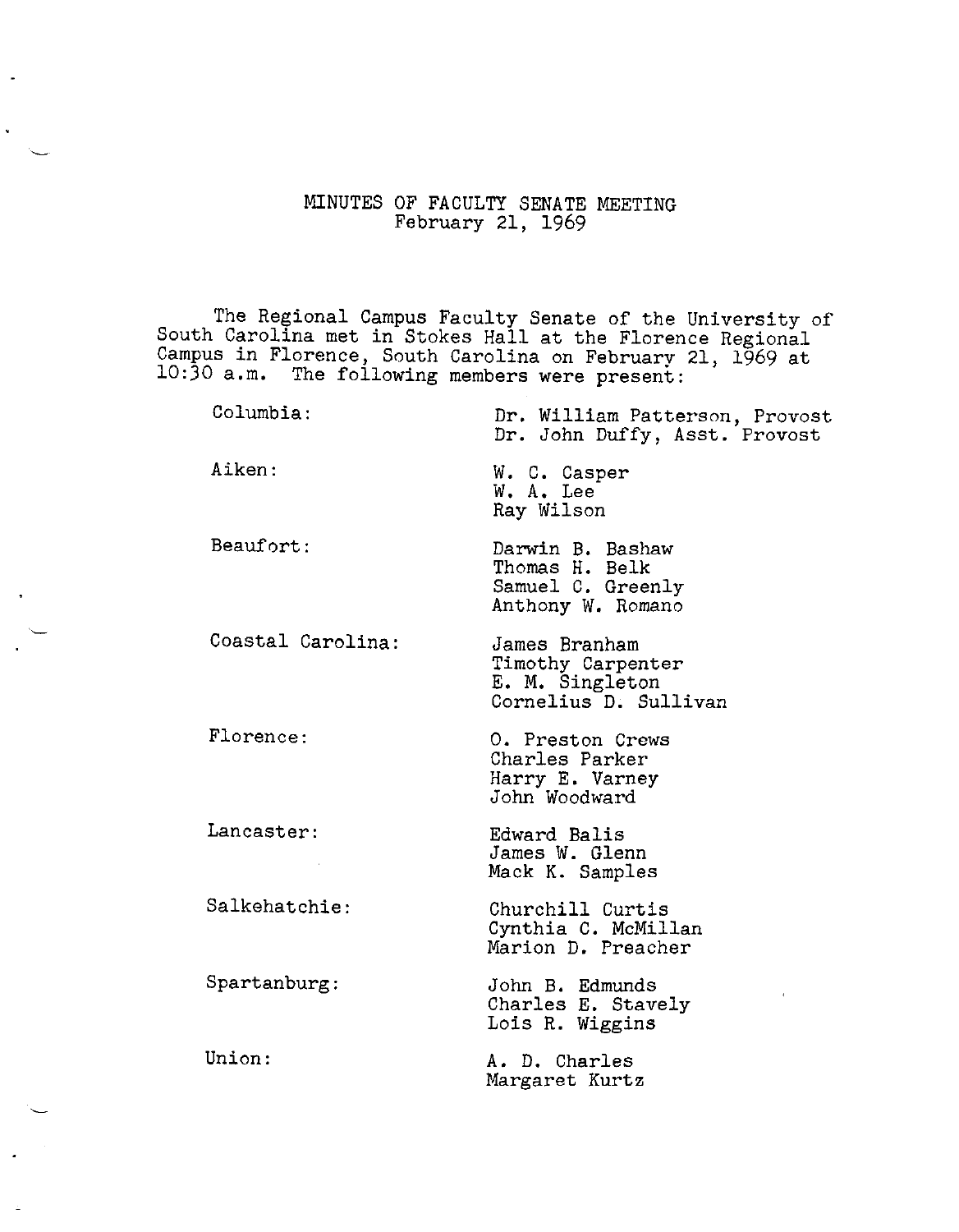Page Two

Dr. Duffy presided at this meeting and was assisted by Mr. Ray M. Wilson, Jr., Vice-Chairman. Dr. Patterson was introduced and presented the following information:

- 1. Report from Budget and Control Board--The University requested 12 million, but received only a \$700,000 budgetary increase.
- 2. The Governor recommended a \$2,225,000 increase for the University and Regional Campuses.
	- a. Faculty salaries were overlooked by the Governor's recommendation
	- b,· Regional Campus Directors are under the University classified plan of employees
	- c, \$1,193,000 increase was requested for faculty salary increase
	- d. Ways and Means Committee-holds budgetary control over faculty allotment and faculty salary increases

Dr. Patterson explained what could happen to the Regional Campus system. He stated the following:

- 1. Governor recommended that the Florence Campus be separated from the University and become a four year state college
- 2. The Higher Education Commission recommended that we, the Regional Campus System, be separated from the University.
- 3. A New State Board would be developed and regional campuses could be placed under the new Board.

Nursing appropriations for 1969-70 has been reduced from *\$65\$*  per student to \$500 per nursing student. Although Dr. Patterson did not agree with this reduction in 1968-69, we will live with it for the coming year. Spartanburg Regional Campus has received reasonable assurance for accreditation from the National League for Nursing. The main campus nursing program did not receive accreditation from the National League for Nursing. Florence Regional Campus did not receive reasonable assurance because of inadequacies in the local hospital.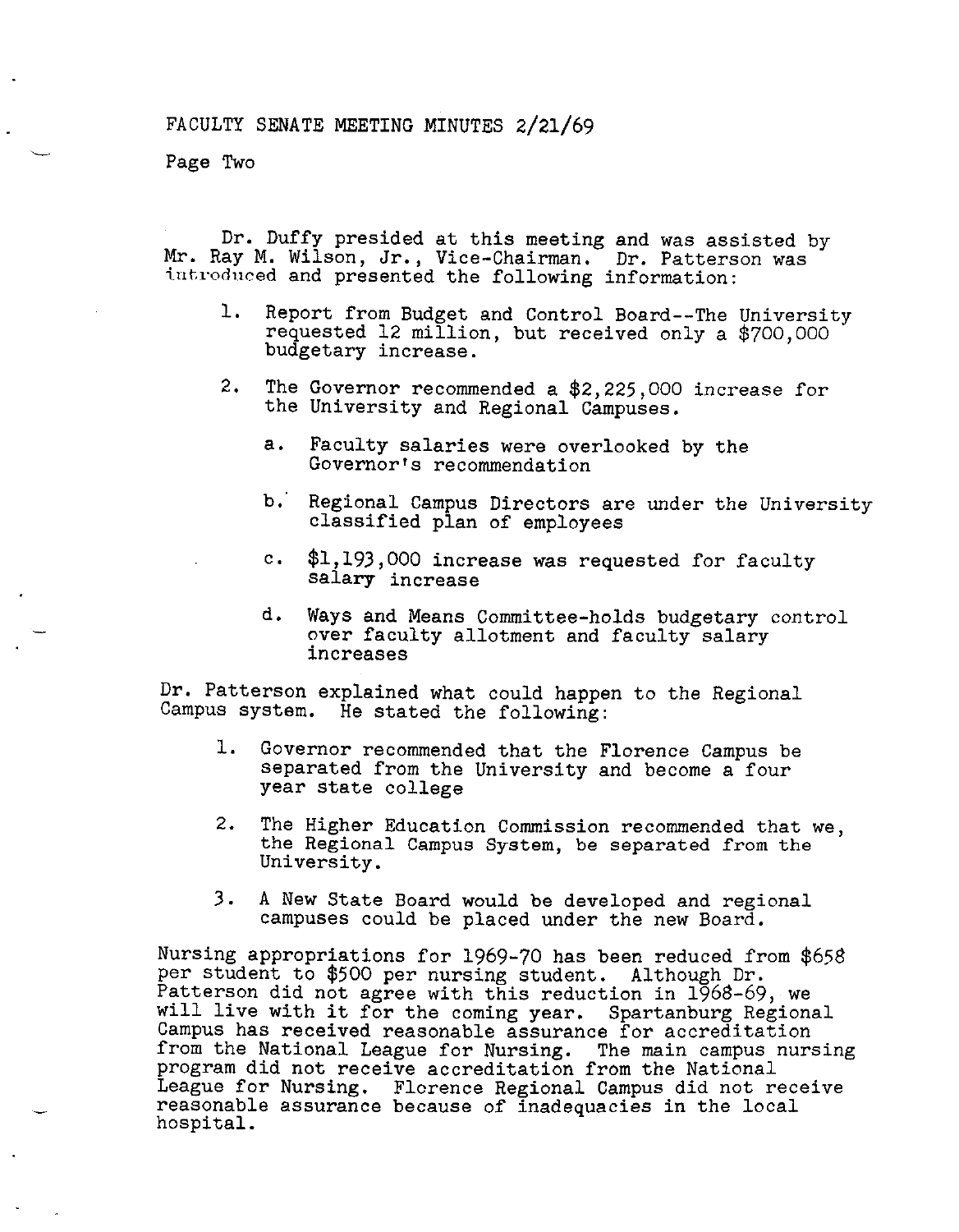FACULTY SENATE MEETING MINUTES 2/21/69

Page Three

The minutes of the last meeting were approved as read.

Dr. Duffy asked for reports from the following committees:

Library Committee - Mr. Romano stated he had mailed each representative of Faculty Library Committee a letter requesting recommendations. No replies have been received resulting in no report from the library committee.

Dr. Patterson reported that the 11068 library account must be used this year. During the 1969-70 the Regional Campus Directors must plan for library expenses in their operating budgets.

Rank and Tenure Committee - No report was given

Ad Hoc Committee on Admissions - Recommendations have been received by the committee from Florence and Coastal but no action has been taken at this time.

Dr, Patterson stated that the present admission standards are working as the students who are applying have a reasonable<sup>-</sup> chance of gaining entrance to the University. Dr. Patterson also stated that if we are to lower admission standards we should offer some kind of assistance to the students in order to provide the marginal students an opportunity for success once admitted.

Old Business was called for:

A motion was made that the last 30 hours must be taken in the Regional Campus System if a student is to receive an associate degree from a regional campus. The motion was seconded and carried.

The question was raised concerning University Scholarships and the availability of these scholarship to regional campus students on the Regional Campuses. Dr. Patterson stated he would bring this question before the Educational stated he would bring this question before the Educational Foundation and report at the next meeting. It was recommended that each regional campus continue its own scholarship program.

Dr. Patterson reported that after March 1, 1969 student ID cards on the Columbia campus would include a picture of the student due to recent student demonstrations.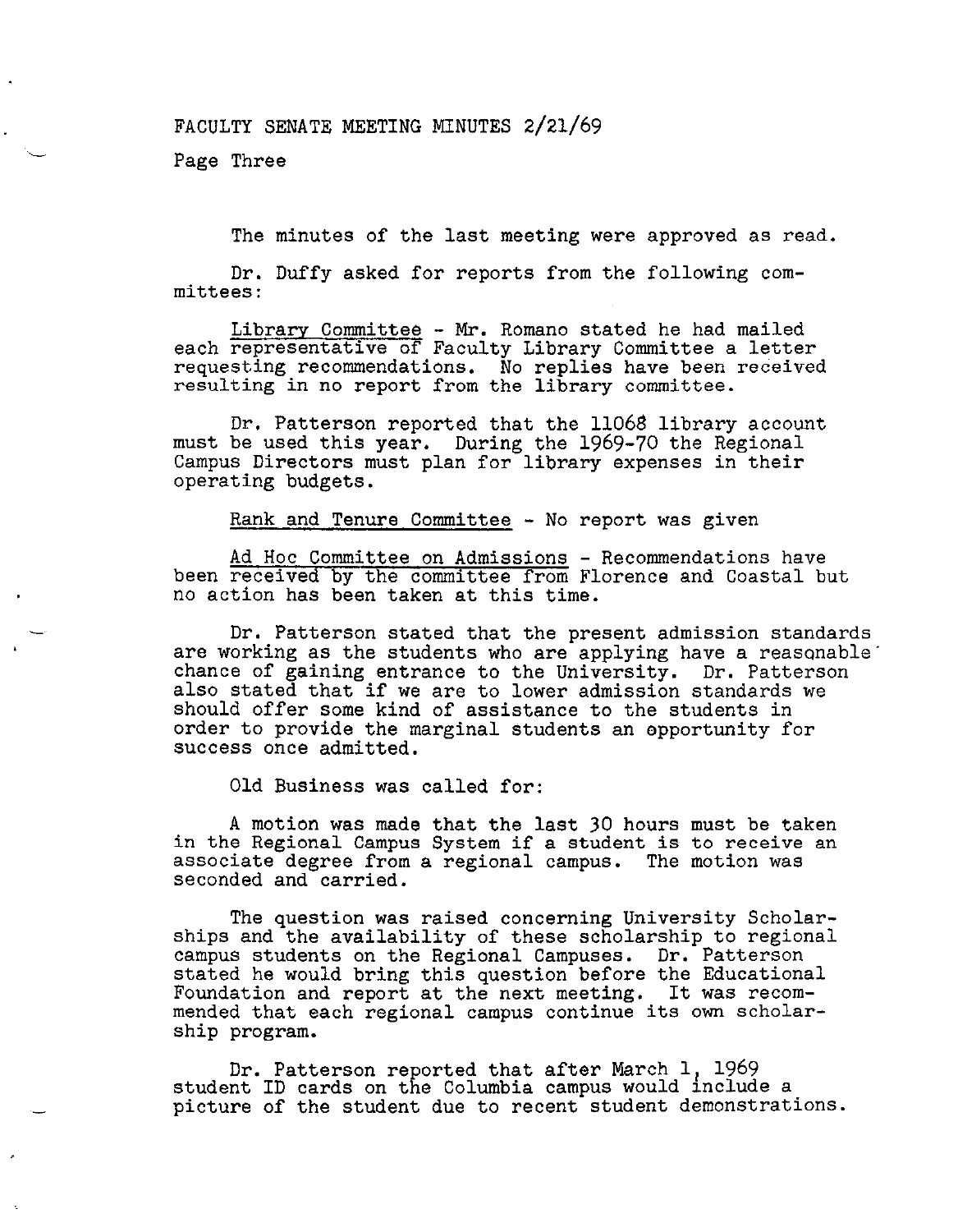FACULTY SENATE MEETING MINUTES 2/21/69

Page Four

He asked that all directors have new ID cards made at the personnel office when they visit the main campus.

Dr. Varney asked about the policy concerning faculty salary raises and how they will be determined for 1969-70. Dr. Patterson stated that faculty salaries will not be increased by across the board raises. The directors of the regional campuses will make recommendations for faculty raises and follow regular University channels which are: Director, Assistant Provost, Provost, President, Budget and Control Board. The total budget will be given to the Regional Campus Director and he will have the responsibility to budget items accordingly.

Dr. Patterson reported that last year raises on the regional campuses averaged nearly 13% whereas the main campus faculty raises averaged about 4%. He further stated that no discrimination should be made between main campus and regional campus faculty where similar qualifications and regional campus faculty where similar qualifications are held by faculty members.

The question was raised about tenure on the regional campus. Dr. Patterson reported that tenure for the regional campus faculty is the same as on the main campus, however, he stated that tenure applies to the regional campus system and not to the main campus.

The following committee: Mr. Glenn, Mr. Woodward, Mr. Edmunds and Mrs. Preacher, was appointed to place in nomination names for vice-chairman and secretary for 1969-70.

Grade changes were approved as read. (See attached list)

Motion was made and seconded that the meeting be adjourned. Motion carried.

Notices will be sent on location of next Faculty Senate Meeting.

Ray M Wilson L

Vice-Chairman